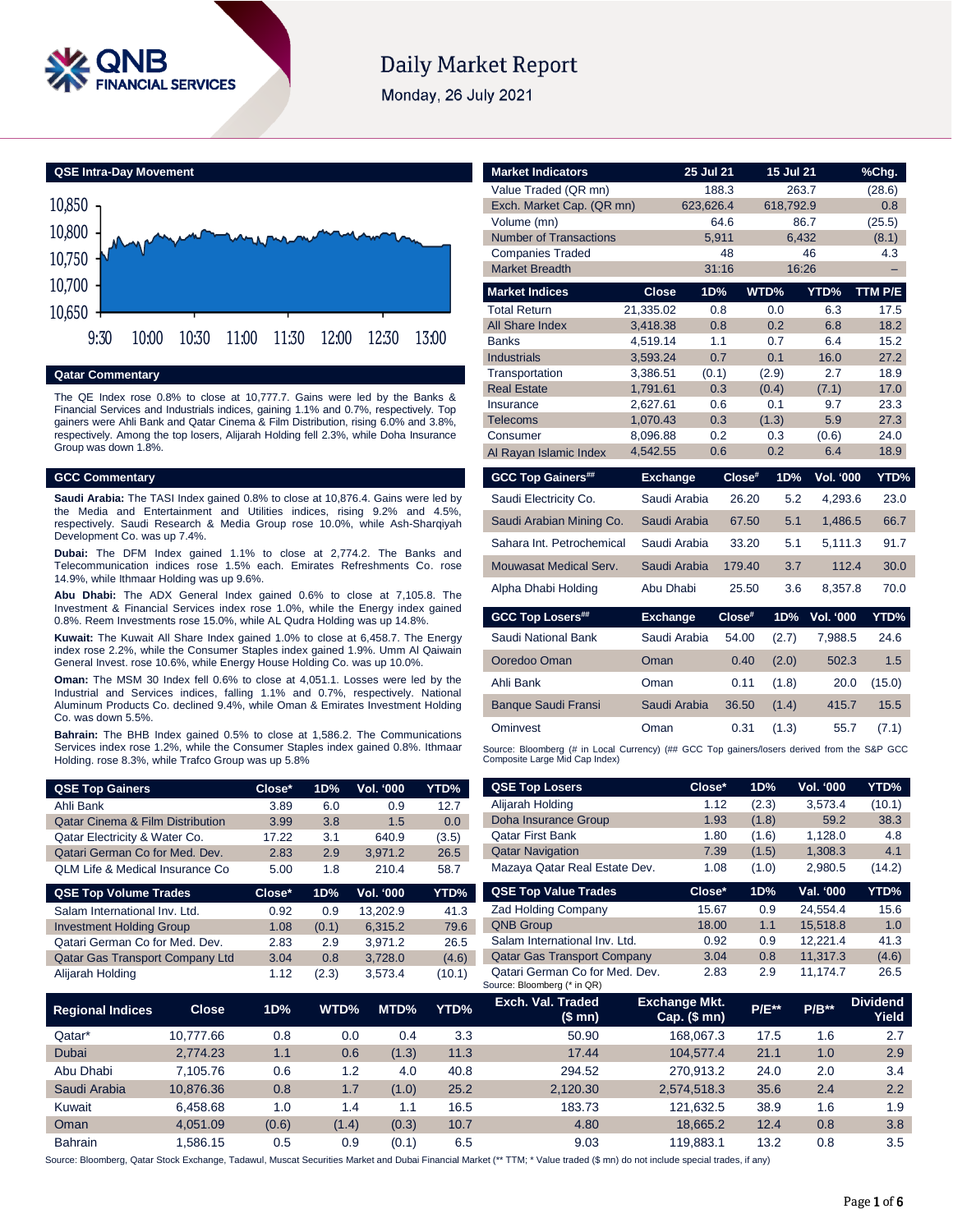### **Qatar Market Commentary**

- The QE Index rose 0.8% to close at 10,777.7. The Banks & Financial Services and Industrials indices led the gains. The index rose on the back of buying support from GCC, Arab and foreign shareholders despite selling pressure from Qatari shareholders.
- Ahli Bank and Qatar Cinema & Film Distribution were the top gainers, rising 6.0% and 3.8%, respectively. Among the top losers, Alijarah Holding fell 2.3%, while Doha Insurance Group was down 1.8%.
- Volume of shares traded on Sunday fell by 25.5% to 64.6mn from 86.7mn on Thursday. Further, as compared to the 30-day moving average of 137.3mn, volume for the day was 53.0% lower. Salam International Inv. Ltd. and Investment Holding Group were the most active stocks, contributing 20.4% and 9.8% to the total volume, respectively.

| <b>Overall Activity</b>        | Buy %*   | Sell %*  | Net (QR)         |
|--------------------------------|----------|----------|------------------|
| Qatari Individuals             | 46.32%   | 55.82%   | (17,884,163.4)   |
| <b>Qatari Institutions</b>     | 9.60%    | 13.51%   | (7,375,555.1)    |
| Qatari                         | 55.91%   | 69.33%   | (25, 259, 718.5) |
| <b>GCC Individuals</b>         | 0.60%    | 0.65%    | (91,860.4)       |
| <b>GCC</b> Institutions        | 4.66%    | 1.49%    | 5,965,060.4      |
| <b>GCC</b>                     | 5.26%    | 2.14%    | 5,873,200.0      |
| Arab Individuals               | 12.20%   | 11.84%   | 673,972.3        |
| <b>Arab Institutions</b>       | $0.00\%$ | $0.00\%$ |                  |
| Arab                           | 12.20%   | 11.84%   | 673,972.3        |
| <b>Foreigners Individuals</b>  | 4.35%    | 4.93%    | (1,092,932.6)    |
| <b>Foreigners Institutions</b> | 22.28%   | 11.76%   | 19,805,478.8     |
| <b>Foreigners</b>              | 26.63%   | 16.69%   | 18,712,546.2     |

Source: Qatar Stock Exchange (\*as a % of traded value)

# **Earnings Releases and Earnings Calendar**

#### **Earnings Releases**

| <b>Company</b>                             | <b>Market</b> | <b>Currency</b> | Revenue (mn)<br>2Q2021 | % Change<br>YoY | <b>Operating Profit</b><br>(mn) 2Q2021 | % Change<br>YoY | <b>Net Profit</b><br>(mn) 2Q2021 | $\frac{9}{6}$<br><b>Change</b><br><b>YoY</b> |
|--------------------------------------------|---------------|-----------------|------------------------|-----------------|----------------------------------------|-----------------|----------------------------------|----------------------------------------------|
| Etihad Etisalat Co.                        | Saudi Arabia  | <b>SR</b>       | 3.728.0                | 4.7%            | 384.0                                  | 15.0%           | 244.0                            | 31.9%                                        |
| <b>Yanbu National Petrochemical</b><br>Co. | Saudi Arabia  | <b>SR</b>       | 1.983.0                | 94.3%           | 639.8                                  | 1109.5%         | 596.3                            | 1231.0%                                      |
| Al Moammar Information<br>Systems Co.      | Saudi Arabia  | <b>SR</b>       | 247.8                  | $-22.4%$        | 14.9                                   | $-44.6%$        | 10.4                             | $-57.3%$                                     |
| Saudi Vitrified Clay Pipes Co.             | Saudi Arabia  | <b>SR</b>       | 22.7                   | $-19.2%$        | (0.8)                                  | N/A             | (1.4)                            | N/A                                          |
| Methanol Chemicals Co.                     | Saudi Arabia  | <b>SR</b>       | 228.3                  | 131.8%          | 71.3                                   | N/A             | 60.2                             | N/A                                          |
| Dhofar Fisheries & Food<br>Industries Co.  | Oman          | <b>OMR</b>      | 5.7                    | 11.6%           |                                        | -               | (0.4)                            | N/A                                          |

Source: Company data, DFM, ADX, MSM, TASI, BHB.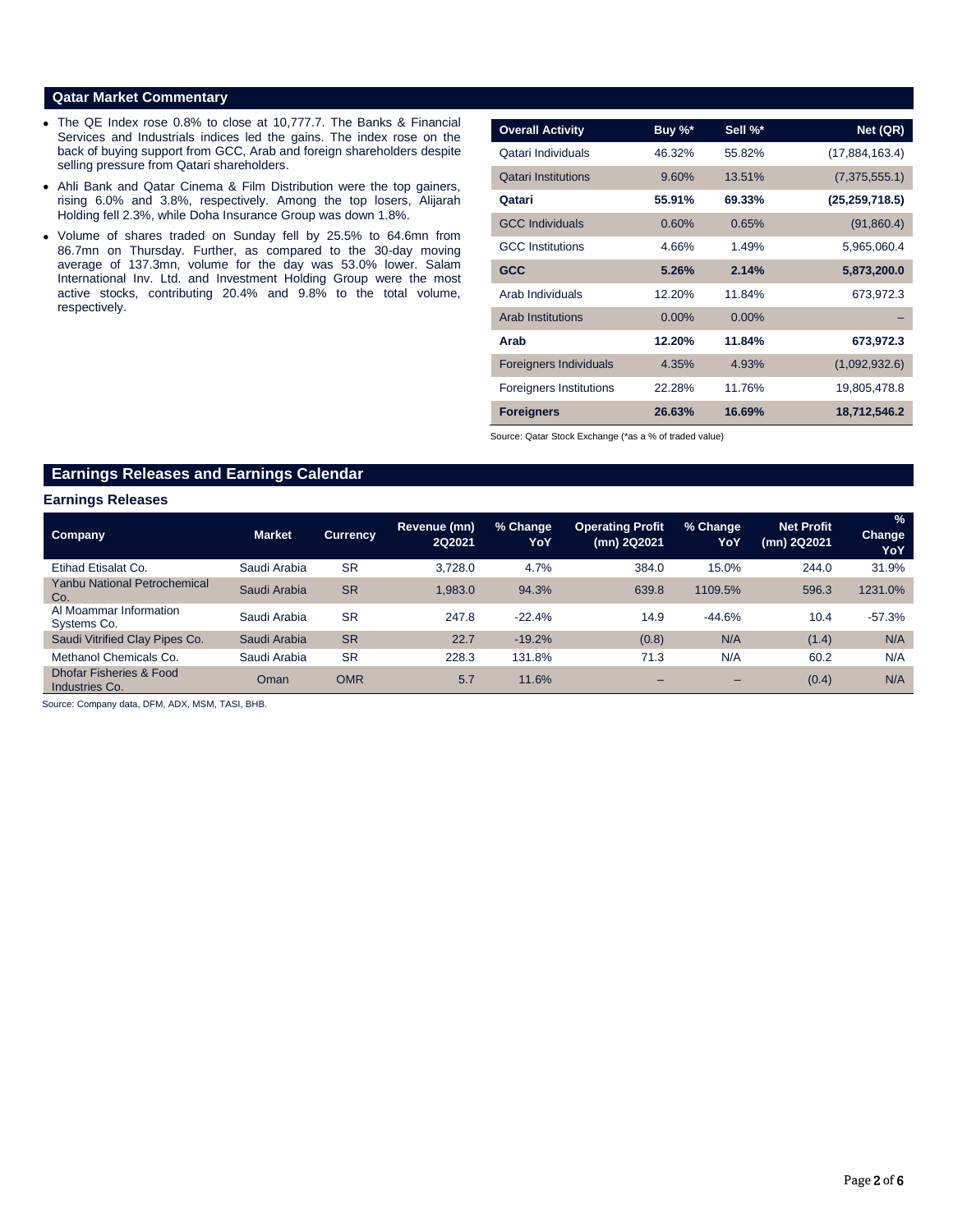| Larmiyə valtıludi<br><b>Tickers</b> | <b>Company Name</b>                             | Date of reporting 2Q2021 results | No. of days remaining | <b>Status</b> |
|-------------------------------------|-------------------------------------------------|----------------------------------|-----------------------|---------------|
| QIIK                                | <b>Qatar International Islamic Bank</b>         | 26-Jul-21                        | 0                     | Due           |
| <b>CBQK</b>                         | <b>The Commercial Bank</b>                      | 27-Jul-21                        | $\overline{1}$        | <b>Due</b>    |
| <b>BRES</b>                         | Barwa Real Estate Company                       | 27-Jul-21                        | $\mathbf 1$           | Due           |
| <b>GWCS</b>                         | <b>Gulf Warehousing Company</b>                 | 27-Jul-21                        | $\mathbf{1}$          | <b>Due</b>    |
| <b>DHBK</b>                         | Doha Bank                                       | 27-Jul-21                        | $\mathbf{1}$          | Due           |
| <b>UDCD</b>                         | <b>United Development Company</b>               | 28-Jul-21                        | $\overline{2}$        | <b>Due</b>    |
| QNCD                                | <b>Qatar National Cement Company</b>            | 28-Jul-21                        | $\overline{2}$        | Due           |
| <b>ORDS</b>                         | Ooredoo                                         | 28-Jul-21                        | $\overline{2}$        | <b>Due</b>    |
| QIMD                                | Qatar Industrial Manufacturing Company          | 28-Jul-21                        | $\overline{2}$        | Due           |
| <b>QCFS</b>                         | Qatar Cinema & Film Distribution Company        | 01-Aug-21                        | $6\phantom{1}6$       | Due           |
| QIGD                                | Qatari Investors Group                          | 01-Aug-21                        | 6                     | Due           |
| <b>QLMI</b>                         | <b>QLM Life &amp; Medical Insurance Company</b> | 02-Aug-21                        | $\overline{7}$        | <b>Due</b>    |
| <b>SIIS</b>                         | Salam International Investment Limited          | 04-Aug-21                        | 9                     | Due           |
| <b>AKHI</b>                         | Al Khaleej Takaful Insurance Company            | 04-Aug-21                        | 9                     | Due           |
| <b>DOHI</b>                         | Doha Insurance Group                            | 04-Aug-21                        | 9                     | Due           |
| QAMC                                | Qatar Aluminum Manufacturing Company            | 05-Aug-21                        | 10                    | <b>Due</b>    |
| <b>GISS</b>                         | <b>Gulf International Services</b>              | 05-Aug-21                        | 10                    | Due           |
| <b>MPHC</b>                         | Mesaieed Petrochemical Holding Company          | 05-Aug-21                        | 10                    | <b>Due</b>    |
| <b>IQCD</b>                         | <b>Industries Oatar</b>                         | 05-Aug-21                        | 10                    | Due           |
| QATI                                | <b>Qatar Insurance Company</b>                  | 08-Aug-21                        | 13                    | <b>Due</b>    |
| <b>IHGS</b>                         | <b>INMA Holding Group</b>                       | 08-Aug-21                        | 13                    | Due           |
| <b>DBIS</b>                         | Dlala Brokerage & Investment Holding Company    | 09-Aug-21                        | 14                    | <b>Due</b>    |
| QISI                                | Qatar Islamic Insurance Group                   | 09-Aug-21                        | 14                    | Due           |
| <b>IGRD</b>                         | <b>Investment Holding Group</b>                 | 10-Aug-21                        | 15                    | <b>Due</b>    |
| <b>MCCS</b>                         | Mannai Corporation                              | 11-Aug-21                        | 16                    | Due           |
| <b>BLDN</b>                         | <b>Baladna</b>                                  | 11-Aug-21                        | 16                    | <b>Due</b>    |
| QOIS                                | <b>Qatar Oman Investment Company</b>            | 11-Aug-21                        | 16                    | Due           |
| <b>MERS</b>                         | Al Meera Consumer Goods Company                 | 11-Aug-21                        | 16                    | Due           |

Source: QSE

 **Earnings Calendar**

#### **News Qatar**

- **MCCS to disclose its semi-annual financial results on August 11 –** Mannai Corporation (MCCS) will disclose its financial statement for the period ending June 30, 2021 on August 11, 2021. (QSE)
- **BLDN to disclose its semi-annual financial results on August 11 –** Baladna (BLDN) will disclose its financial statement for the period ending June 30, 2021 on August 11, 2021. (QSE)
- **QETF to disclose its semi-annual financial results on August 11 –** QE Index ETF (QETF) will disclose its financial statement for the period ending June 30, 2021 on August 11, 2021. (QSE)
- **ABQK to holds its investors relation conference call on July 27 –** Ahli Bank (ABQK) will hold the conference call with the Investors to discuss the financial results for the Semi-Annual 2021 on July 27, 2021 at 12:00pm, Doha Time. (QSE)
- **Capital Intelligence affirms Qatar ratings with stable outlook –** Global credit rating agency Capital Intelligence (CI) has affirmed Qatar's long-term foreign currency rating (LT FCR) and long-term local currency rating (LT LCR) at 'AA-'. The sovereign's short-term foreign currency rating (ST FCR) and short-term local currency rating (ST LCR) have been affirmed at 'A1+'. The outlook for the ratings remains "stable". The ratings are supported by the substantial government assets under the management of the sovereign wealth fund, the Qatar Investment Authority (QIA); very large hydrocarbon reserves; a high degree of expenditure flexibility; and low domestic political risk. The

rating agency regards Qatar's external and public finances as strong due to the government's substantial external assets which have been accumulated over the past two decades. During 2000-20, Qatar's average budgetary surplus amounted to 9% of GDP, a large part of which has been invested in external assets. "As a result, the QIA's total assets are estimated to be in the region of \$300bn, or 205% of GDP in 2020," it said. Although an assessment of the QIA's quality of assets is complicated, CI considers the very large overall size of the fund to be an important rating strength. (Gulf-Times.com)

 **PwC: Qatar economic recovery gains pace on favorable energy price, rapid vaccination –** Qatar's economic recovery is gaining pace due to a range of factors, including energy price recovery, which has been ahead of analyst estimates, PwC said in its 'Qatar Economy Watch' report. According to PwC, Qatar's economy experienced some challenges throughout 2020 and the first half of 2021, due to the dual shock of the drop in oil prices and the impact of the pandemic, which led to an overall decline in economic output of -3.7%. Qatar has faced its share of hardships, but has shown resilience, and is emerging from the Covid-19 crisis in a strong position, PwC said. Rapid vaccinations have brought the pandemic under control locally, with leading indicators in 2021 showing signs of a robust recovery. However, the recovery is gaining pace due to a range of factors, including energy price recovery, which has been ahead of analyst estimates. Qatar's LNG sector is positioned for growth with LNG spot prices surpassing \$12 in Asia in late June, the highest since 2014, excluding a brief spike in January when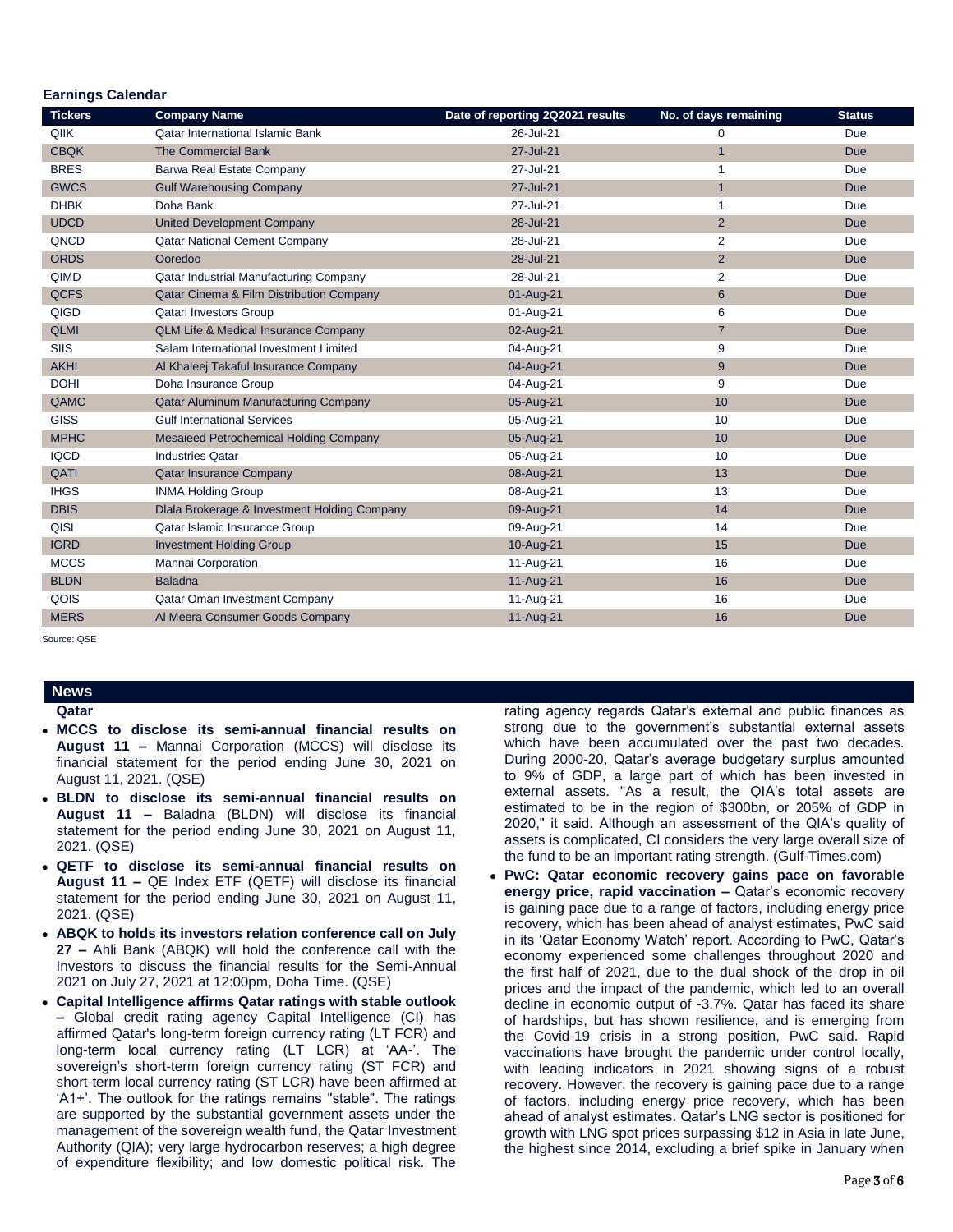they increased to record levels. Moreover, the main contracts for implementing the North Field East LNG expansion were awarded in February indicating that investment activity will pick up and provide a timely boost to the economy. Another positive driver for growth is the decision by Qatar's neighbors to restore relations at the Al Ula summit in Saudi Arabia in January 2021. This has significantly de-risked the economy and is reviving bilateral commercial opportunities, including aviation and the 2022 World Cup, according to the report. (Gulf-Times.com)

- **Faulkner: Pearl GTL built 'reputation, credibility as predictable, safe, and reliable' asset –** Pearl GTL has built its reputation and credibility as a predictable, safe, and reliable asset that contributes significant economic value to Qatar and Shell, says Andrew Faulkner, managing director and country chairman of Qatar Shell. "We have just celebrated 10 years of production and are looking forward to the future," Faulkner said in an exclusive interview with Gulf Times. Qatar Shell operates Pearl GTL, the world's largest gas-to-liquids plant in Ras Laffan Industrial City. According to Faulkner, the project "represents the crown jewel of our partnership with Qatar Petroleum (QP)." Pearl GTL produces up to 120,000 barrels of natural gas liquids and ethane per day, and has the capacity to go up to 140,000 barrels of Gas-to-Liquid (GTL) products per day. It is impressive in many ways: the capability and diversity of the people working to make it happen, its sheer size and complexity, and its innovative technology. The technology turns natural gas into high-quality liquid fuels, base oils for lubricants, and other liquid products usually made from oil. (Gulf-Times.com)
- **Govt Contact Centre records more than 3.8mn calls in 2Q –** While highlighting the digital transformation of governance in the country, the Qatar Government Contact Centre (QGCC) of the Ministry of Transport and Communications (MoTC) said it has completed close to 4mn calls during the second quarter of 2021. MoTC tweeted that the number of calls during this period stood at 3,811,645 through the hotline 109. In April 1,293,926 calls were made while May and June recorded 1,222,250 and 1,295,469 calls respectively. (Gulf-Times.com)

### **International**

- **UK financial watchdog warns consumers over CoinBurp crypto launch –** Crypto broker CoinBurp is not fully authorized before Monday's planned launch of its \$BURP token and initial exchange offering, Britain's Financial Conduct Authority (FCA) said, in its latest crack down on crypto trading. But the FCA said CoinBurp could start business under its temporary registration, provided it had the correct controls in place. CoinBurp said last week it had raised \$6mn to build a platform to buy and sell nonfungible tokens (NFTs), digital assets that are attracting interest from some investors and scrutiny from regulators worried about the risks. CoinBurp, which says on its website "\$BURP is coming!", said it would issue a full statement later. The FCA said in its statement: "The firm does not yet hold full FCA registration under the money laundering, terrorist financing and transfer of funds (information on the payer) regulations ... but has submitted an application for the FCA for registration." Although CoinBurp is listed on the FCA's temporary registration register, this does not allow any firm to claim to be registered or authorized by the FCA, the watchdog said. The FCA statement is the latest in the watchdog's warnings to consumers they could lose all their money in crypto assets. In June, the FCA said Binance, one of the world's largest cryptocurrency exchanges, could not conduct any regulated activity and issued a warning to consumers about the platform, which has since come under growing regulatory scrutiny globally. (Reuters)
- **PMI: Japan's July factory activity grows at slowest pace in 5 months –** Japan's factory activity expanded at the slowest pace in five months in July, a private sector survey showed on

Monday, underscoring the world's third-largest economy's struggle to stage a convincing recovery from the coronavirus pandemic. The au Jibun Bank Flash Japan Manufacturing Purchasing Managers' Index (PMI) slipped to a seasonally adjusted 52.2 in July from a final 52.4 in the previous month, in a sign of a softer improvement in operating conditions. Among key economic elements, output and new orders growth eased to six-month lows amid rising COVID-19 infections and delays in getting raw materials, said Usamah Bhatti, economist at IHS Markit, which compiles the survey. The survey also showed the services sector continued to face severe conditions, with activity contracting at the fastest pace in five months and marking the 18th straight month of decline. Bhatti said that meant overall private-sector activity fell at a faster rate in July than in the previous month. The au Jibun Bank Flash Services PMI index dropped to a seasonally adjusted 46.4 from the previous month's final of 48.0. The au Jibun Bank Flash Japan Composite PMI, which is calculated using both manufacturing and services, fell to 47.7 from June's final of 48.9. (Reuters)

 **China tightens grips on local government hidden debt –** China is stepping up restrictions on financing to local government financing vehicles (LGFVs) to mitigate risks from hidden debt, the official Securities Times reported. Several banks and insurers are connecting their systems with a platform of the Ministry of Finance that monitors liability and expenditure of LGFVs, the newspaper said, citing industry sources. Local governments have been under pressure to boost economic growth through infrastructure spending via LGFVs, but the risk of defaults has raised jitters in financial markets as Beijing has signaled it will allow some heavily-indebted LGFVs to fail. In future, banks and insurers will refrain from providing fresh liquidity to those platforms that enjoy implicit guarantees from local governments, and will prevent hidden debts from increasing, the report said. Some projects backed by local governments have already been halted after failing to obtain bank loans due to tighter scrutiny, it said. Local government debt outstanding stood at 25.7tn Yuan (\$3.97tn) at the end of 2020, public data shows, but LGFVs have accumulated massive hidden debt that threatens financial stability, analysts say. Nomura estimated in a note in April that local government hidden debts reached 45tn Yuan at end-2020. China's state planner said in March it would firmly check increases in hidden local government debts, as well as take "proactive and prudent" steps to address existing hidden debts. (Reuters)

## **Regional**

- **MEA hotel rooms under construction for Q2 down 3.6% –** The number of hotel rooms under construction in the Middle East and Africa (MEA) region for the second quarter stood at 135,740 rooms, down 3.6% over last year, according to June pipeline data from STR, a leading provider of premium data benchmarking, analytics and marketplace insight. The region's hotel construction market also witnessed a 9 per cent drop in the number of rooms in the final planning stage for Q2 which hit 45,313 over last year, while the number of rooms in the planning stage fell 13.8% to 57,953. The region's construction activity was mainly driven by regional heavyweights - Saudi Arabia (39,362) and UAE (37,954). Globally, Europe remained the only region which had registered a year-over-year increase in hotel rooms in construction, stated the report. (Zawya)
- **Investment banking fees in MENA dip to \$591mn in H1 2021 –** Investment banking fees in Middle East & North Africa (MENA) totaled \$591mn during the first half of 2021, a decrease of 4 percent compared to the same period last year, according to Refinitiv data. The fees generated was from a total of 193 deals in H1 2021, nearly 3 percent more than the number of deals in the year-ago period. Fees earned from mergers &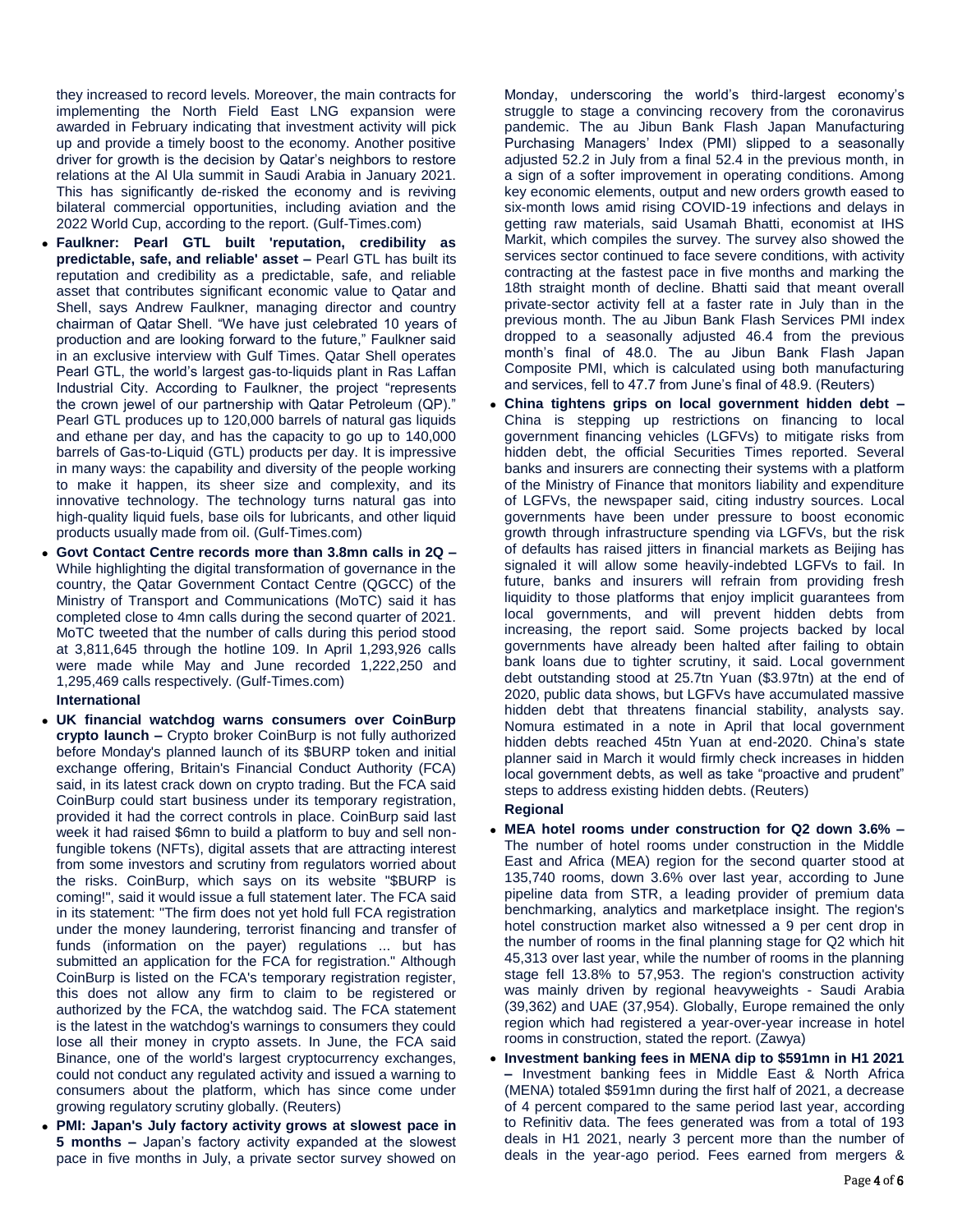acquisitions (M&A) generated 191.4mn, down 30 percent from the same period in 2020. However, compared to Q1 2021, there was a strong recovery of 838 percent in M&A fees. (Zawya)

- **Report: Dubai's real estate sector saw 6,388 sales transactions in June 2021 –** Dubai's real estate sector recorded 6,388 sales transactions in June 2021, worth AED14.79bn, according to the 16th edition of Mo'asher, Dubai's official sales price index. This was the highest value of sales in eight years, noted officials. The sales transactions in June 2021 were 44.33 percent higher, in terms of volume, and 33.2 percent higher in value compared to May 2021. The base year for Mo'asher is 2012, the base quarter for the quarterly index is Q1 2012 and the base month for the monthly index is January 2012. In June 2021 the overall monthly index recorded 1.07 and an index price of AED1,009,593, the apartments monthly Index recorded 1.088 and an index price of AED904,920, and the villas/townhouses monthly Index recorded 1.013 and an index price of AED 1,822,343. (Zawya)
- **Media office: Abu Dhabi reduces business setup fees by 94% from current rates –** Abu Dhabi will reduce business setup fees to AED1,000, a 94% reduction from current rates, effective from July 27, as part of efforts to enable the private sector, Abu Dhabi media office said on Sunday. Licence renewal fees for existing business owners have also been reduced to AED1,000. Federal charges for business set -up and license renewal still apply, the media office said.
- **Demand, rent for Abu Dhabi's Grade A offices increased in Q2 –** The overall requirements for new office space in the UAE's capital city reached 11,260 sq.m. during Q2, up from 9,750 sq.m. during the same period last year. Also, rents for Grade A offices in Abu Dhabi have seen a growth in Q2, a review of key trends and performance of the emirate's office market showed. Headline rents for Grade A offices Abu Dhabi have shown resilience during the second quarter, mirroring the emerging trend in Dubai, with rents in three of the five submarkets – Abu Dhabi Freezones (AED1,970 psm), Capital Centre (AED1,325 psm) and Corniche/Downtown (AED1,600 psm) – experiencing rental growth, Knight Frank said in its Abu Dhabi Office Market Review report. (Zawya)
- **National Bank of Kuwait posts 1H2021 net profit of \$534mn –** The National Bank of Kuwait has announced its financial results for the six -month period ended 30 June 2021. NBK reported a net profit of KD160.8mn, improving by 44.7% YoY. Net profit for the three -months ended June 30, 2021 reached KD76.5mn, a YoY increase of 128.8% from the comparable period in 2020. (Zawya)
- **Bahrain seeks bids for key road infrastructure work –** Bahrain's Ministry of Works, Municipalities Affars and Urban Planning has invited bids for a tender to carry out the first phase of infrastructure works at blocks 941 and 943 at Buhair within the Southern Governorate. The scope of work includes a 6 -km long rain drainage network from Buhair to Sanad, said the ministry in a statement. The project is mainly aimed at addressing the problem of rainwater in the demarcated area. (Zawya)
- **Bahrain's Bank ABC Gets Approvals to Acquire Blom Bank Egypt –** Bahrain-based Arab Banking Corp., also known as Bank ABC, gets all regulatory approvals to acquire 100% of Blom Bank Egypt. Completion of acquisition will take place after the MTO validity period expires and a number of other pre closing actions have taken place. (Bloomberg)